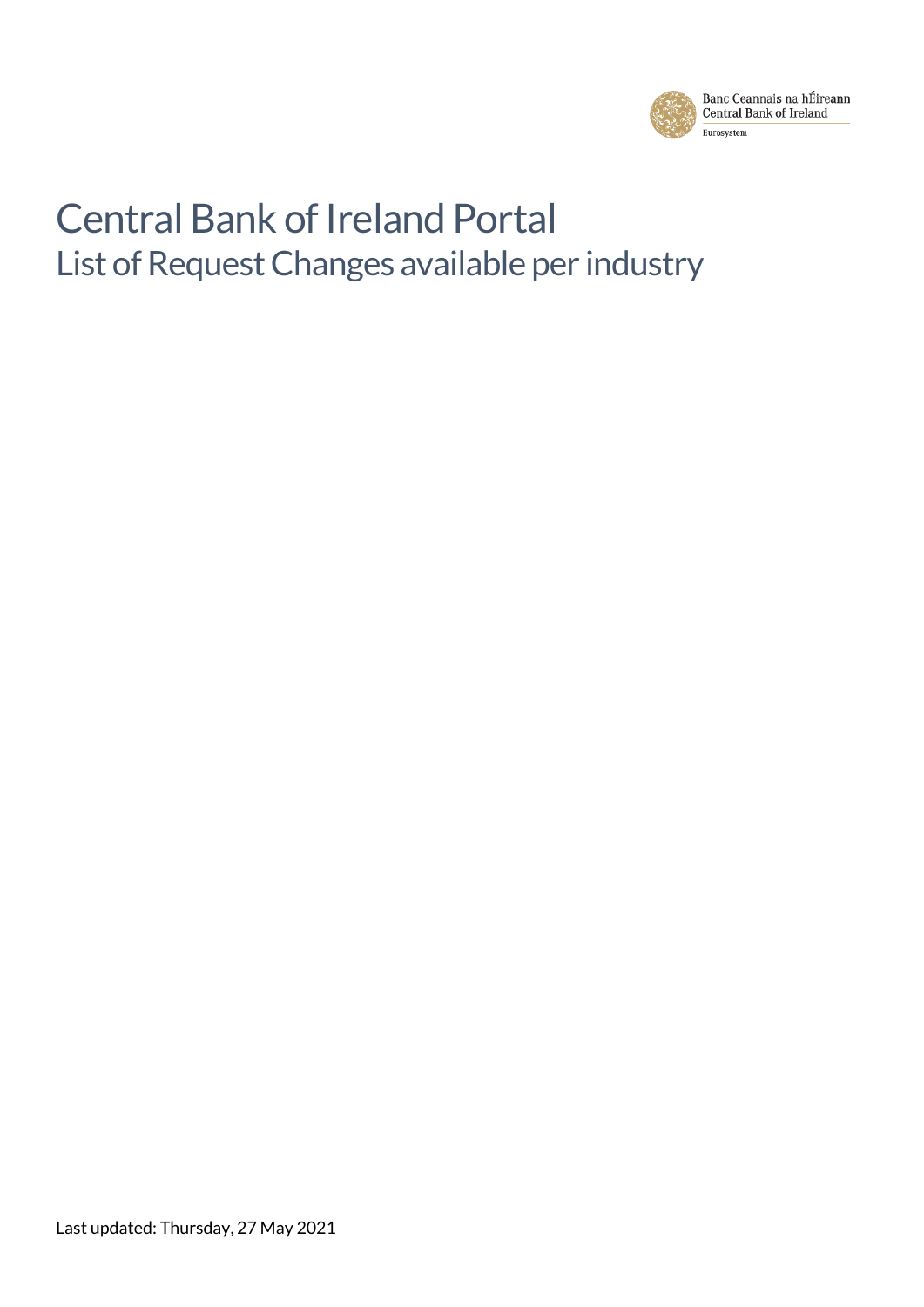

## **Table of Contents**

## **Reading Notes**

If your institution holds more than one authorisation, the Request Changes available to you will be a combination of all those applicable to your authorisations, with some exceptions. If you have any questions on the Request Changes, please contact us.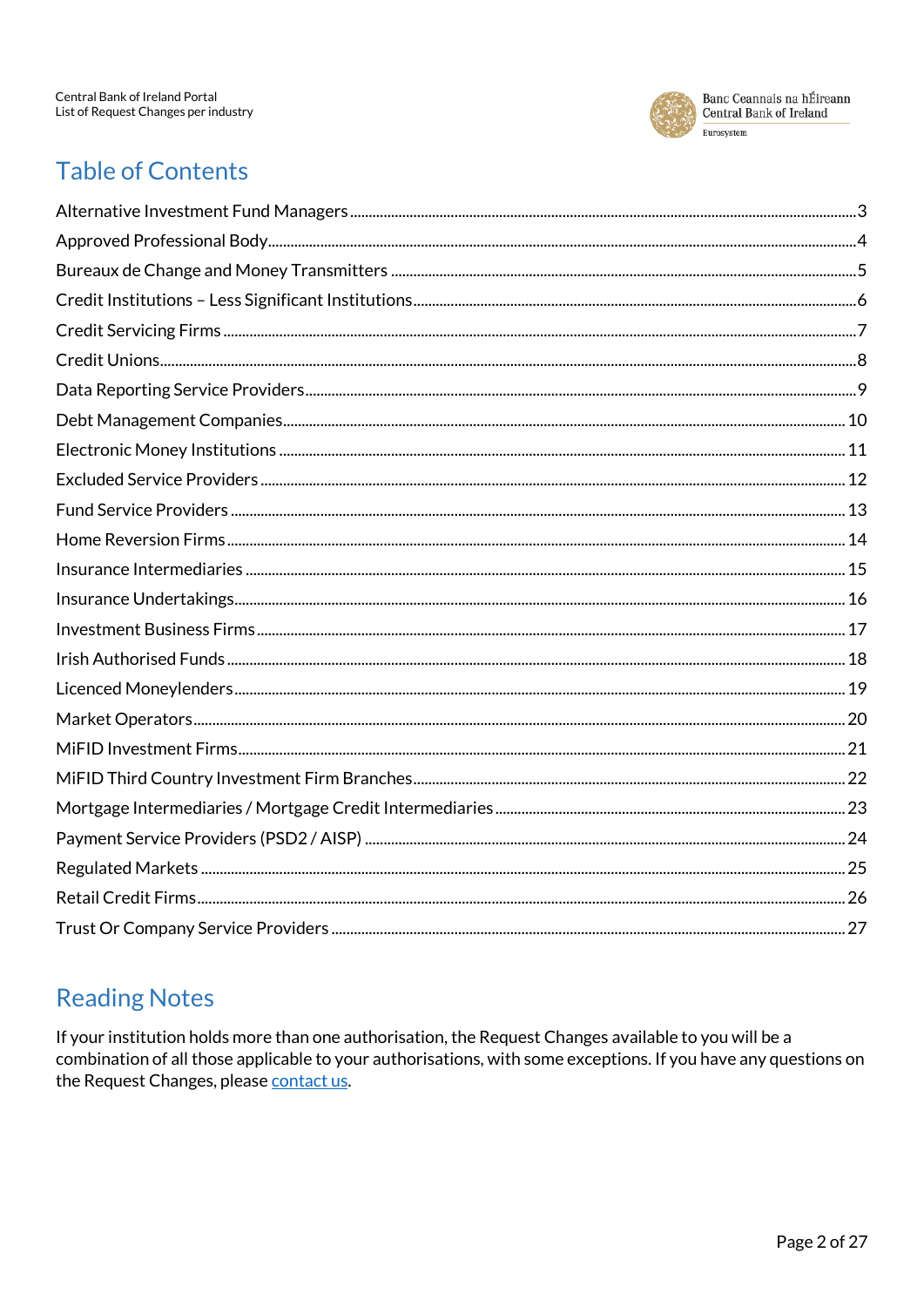

#### <span id="page-2-0"></span>Alternative Investment Fund Managers

| Launch Date:                                    |  |
|-------------------------------------------------|--|
| 25 Mar 2021<br><b>Capital Contributions</b>     |  |
| 25 Mar 2021<br><b>Change of Accounting Date</b> |  |
| 25 Mar 2021<br><b>Change of Address</b>         |  |
| 25 Mar 2021<br><b>Change of Auditor</b>         |  |
| 25 Mar 2021<br>Change of Legal Name             |  |
| 25 Mar 2021<br><b>Change of Trading Name</b>    |  |
| 25 Mar 2021<br>Change to Contact                |  |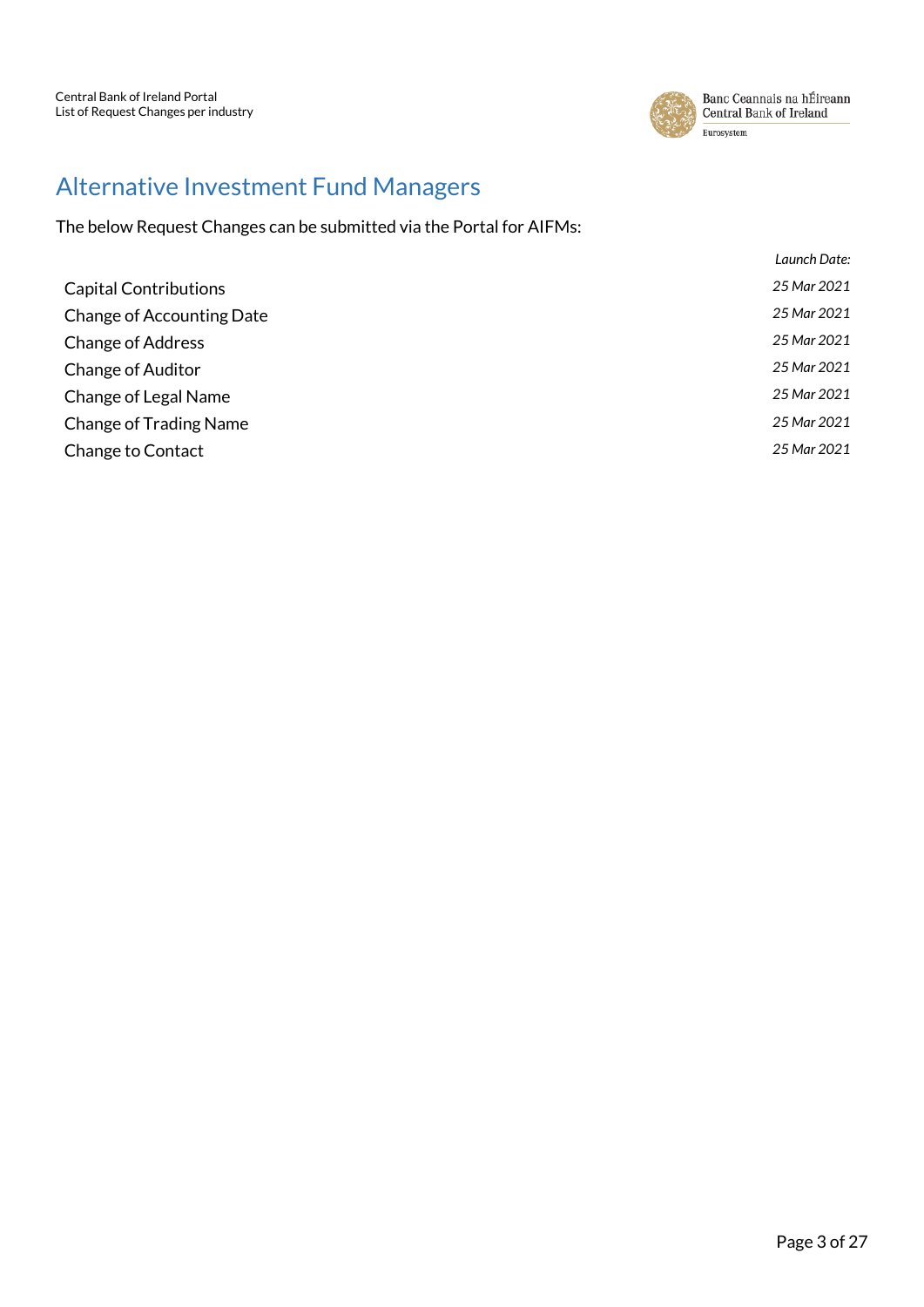

## <span id="page-3-0"></span>Approved Professional Body

|                               | Launch Date: |
|-------------------------------|--------------|
| Change of Accounting Date     | 24 May 2021  |
| <b>Change of Address</b>      | 24 May 2021  |
| <b>Change of Auditor</b>      | 24 May 2021  |
| Change of Legal Name          | 24 May 2021  |
| <b>Change of Trading Name</b> | 24 May 2021  |
| Change to Contact             | 24 May 2021  |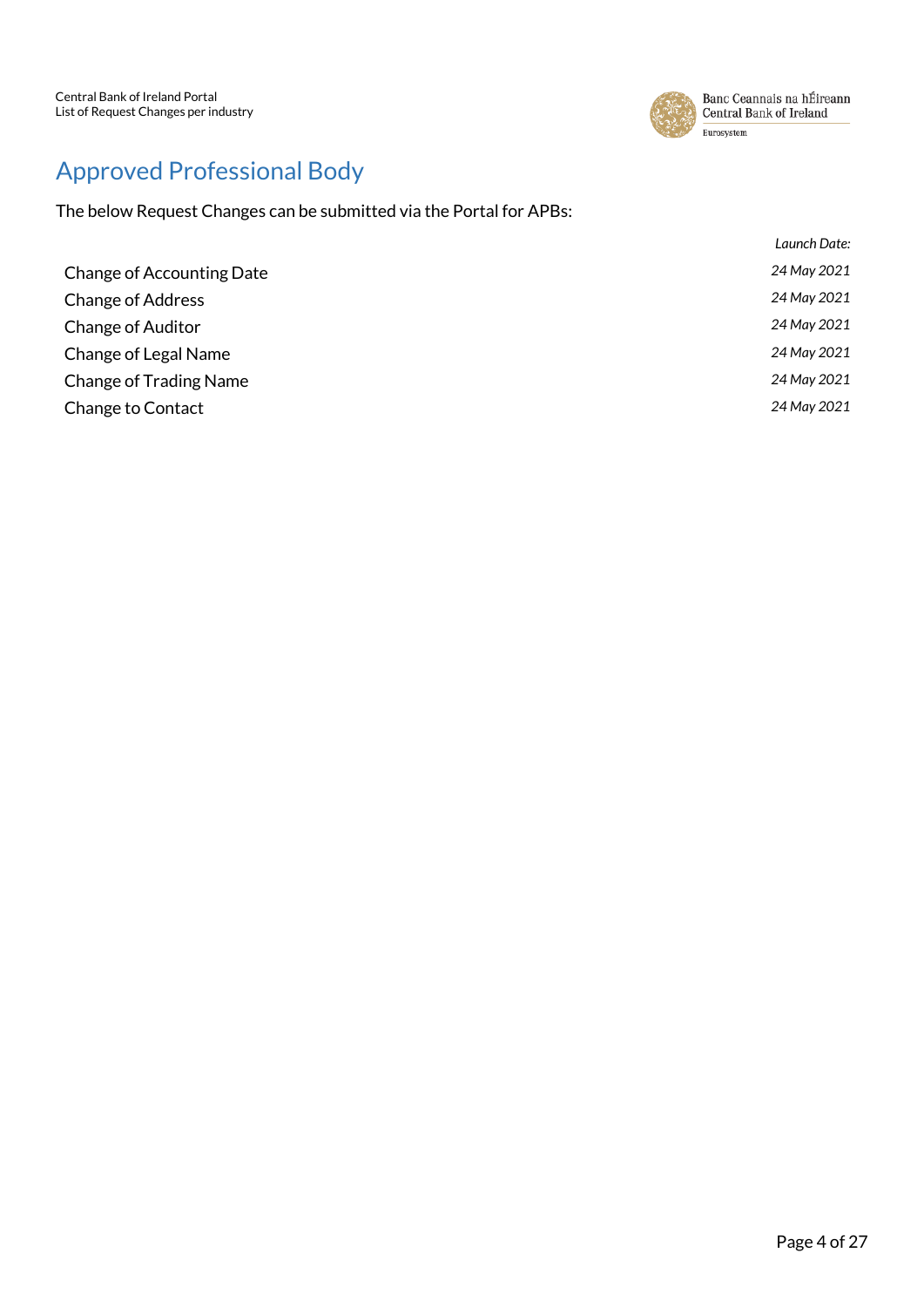

## <span id="page-4-0"></span>Bureaux de Change and Money Transmitters

|                                  | Launch Date: |
|----------------------------------|--------------|
| <b>Change of Accounting Date</b> | 24 May 2021  |
| <b>Change of Address</b>         | 24 May 2021  |
| <b>Change of Auditor</b>         | 24 May 2021  |
| Change of Legal Name             | 24 May 2021  |
| <b>Change of Trading Name</b>    | 24 May 2021  |
| Change to Contact                | 24 May 2021  |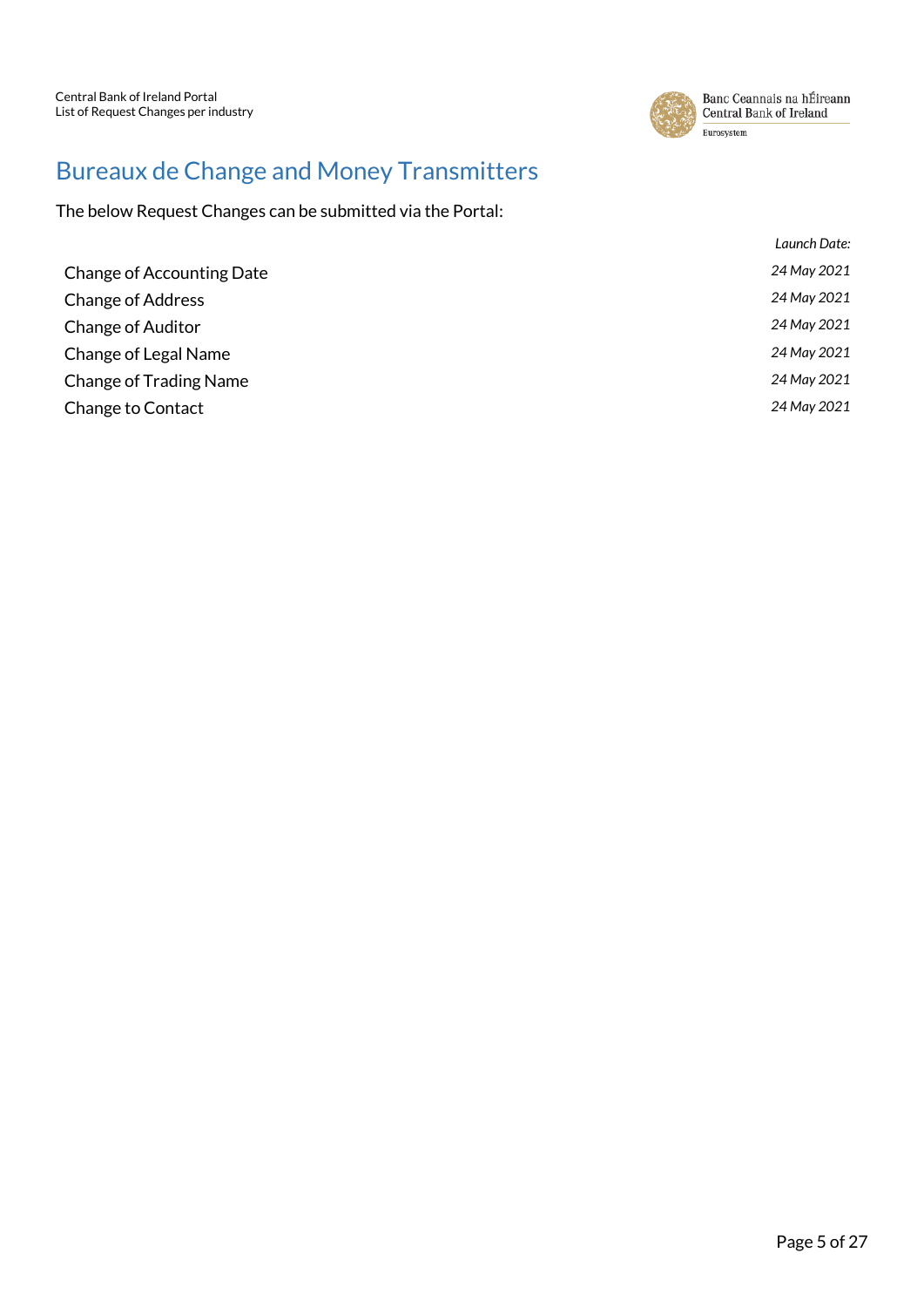1



#### <span id="page-5-0"></span>Credit Institutions – Less Significant Institutions<sup>1</sup>

The below Request Changes can be submitted via the Portal for Less Significant Institutions:

|                                                     | Launch Date: |
|-----------------------------------------------------|--------------|
| <b>Capital Application</b>                          | 12 Apr 2021  |
| <b>Change in Cover Assets Monitor</b>               | 12 Apr 2021  |
| Change of Accounting Date                           | 12 Apr 2021  |
| <b>Change of Address</b>                            | 12 Apr 2021  |
| <b>Change of Auditor</b>                            | 12 Apr 2021  |
| Change of Company Secretary                         | 12 Apr 2021  |
| Change of Legal Advisor                             | 12 Apr 2021  |
| Change of Legal Name                                | 12 Apr 2021  |
| <b>Change of Trading Name</b>                       | 12 Apr 2021  |
| Change to Contact                                   | 12 Apr 2021  |
| <b>Critical Outsourcing Arrangement</b>             | 12 Apr 2021  |
| Derogations / Waivers / Exemptions                  | 12 Apr 2021  |
| <b>Liquidity Applications</b>                       | 12 Apr 2021  |
| New / Changes to Passporting OUT Arrangements       | 12 Apr 2021  |
| <b>Other Material Changes</b>                       | 12 Apr 2021  |
| Prior Approval of Expansion in Business Activities  | 12 Apr 2021  |
| Prior Approval / Notification of Major Acquisitions | 12 Apr 2021  |
|                                                     |              |

<sup>1</sup> Less Significant Institutions as defined under Article 6(4) of th[e SSM Regulation](https://eur-lex.europa.eu/legal-content/EN/TXT/?&uri=CELEX:32013R1024) i.e. *Council Regulation (EU) No 1024/2013 of 15 October 2013 conferring specific tasks on the European Central Bank concerning policies relating to the prudential supervision of credit institutions.*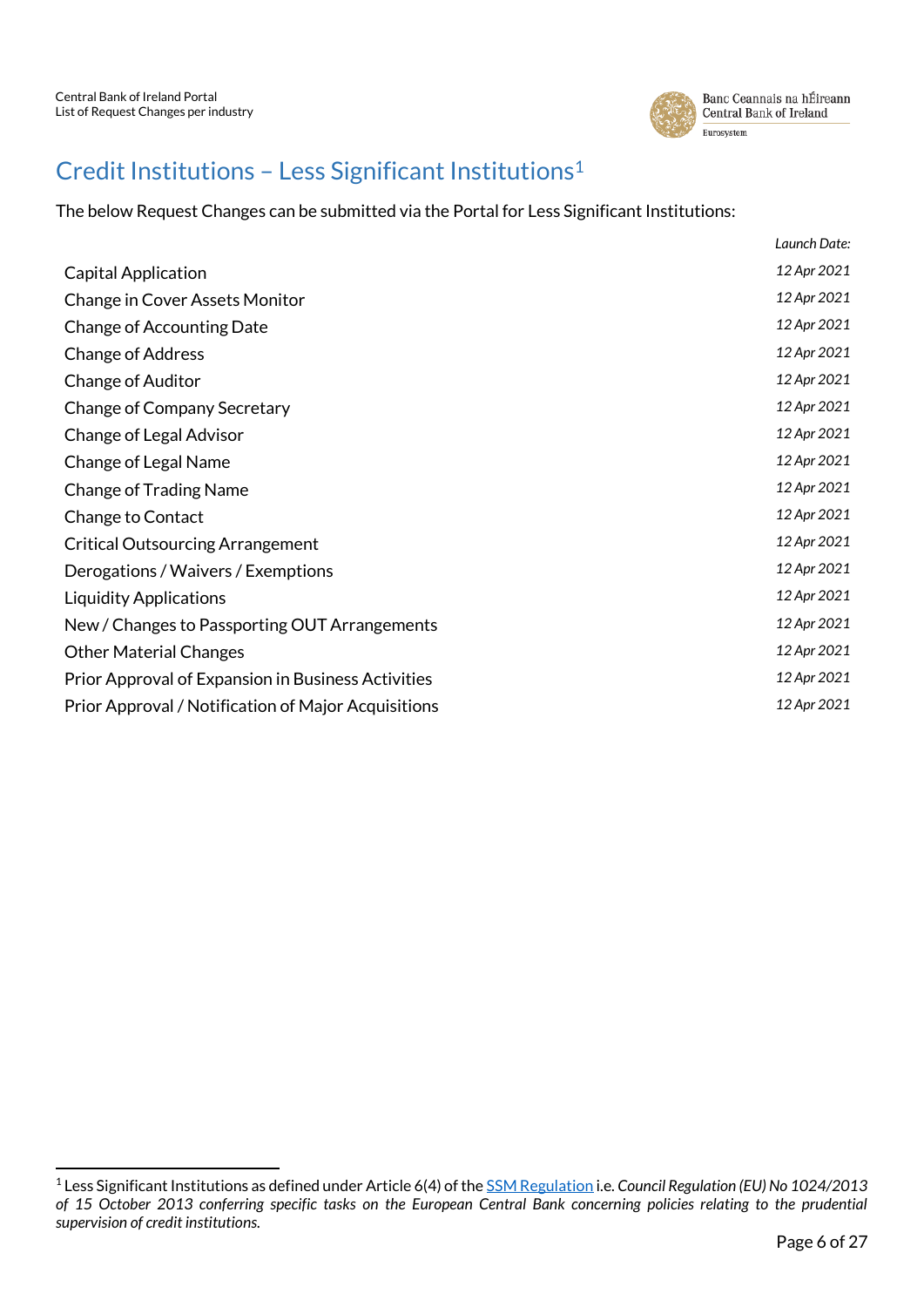

## <span id="page-6-0"></span>Credit Servicing Firms

|                               | Launch Date: |
|-------------------------------|--------------|
| <b>Change of Address</b>      | 24 May 2021  |
| Change of Legal Name          | 24 May 2021  |
| <b>Change of Trading Name</b> | 24 May 2021  |
| Change to Contact             | 24 May 2021  |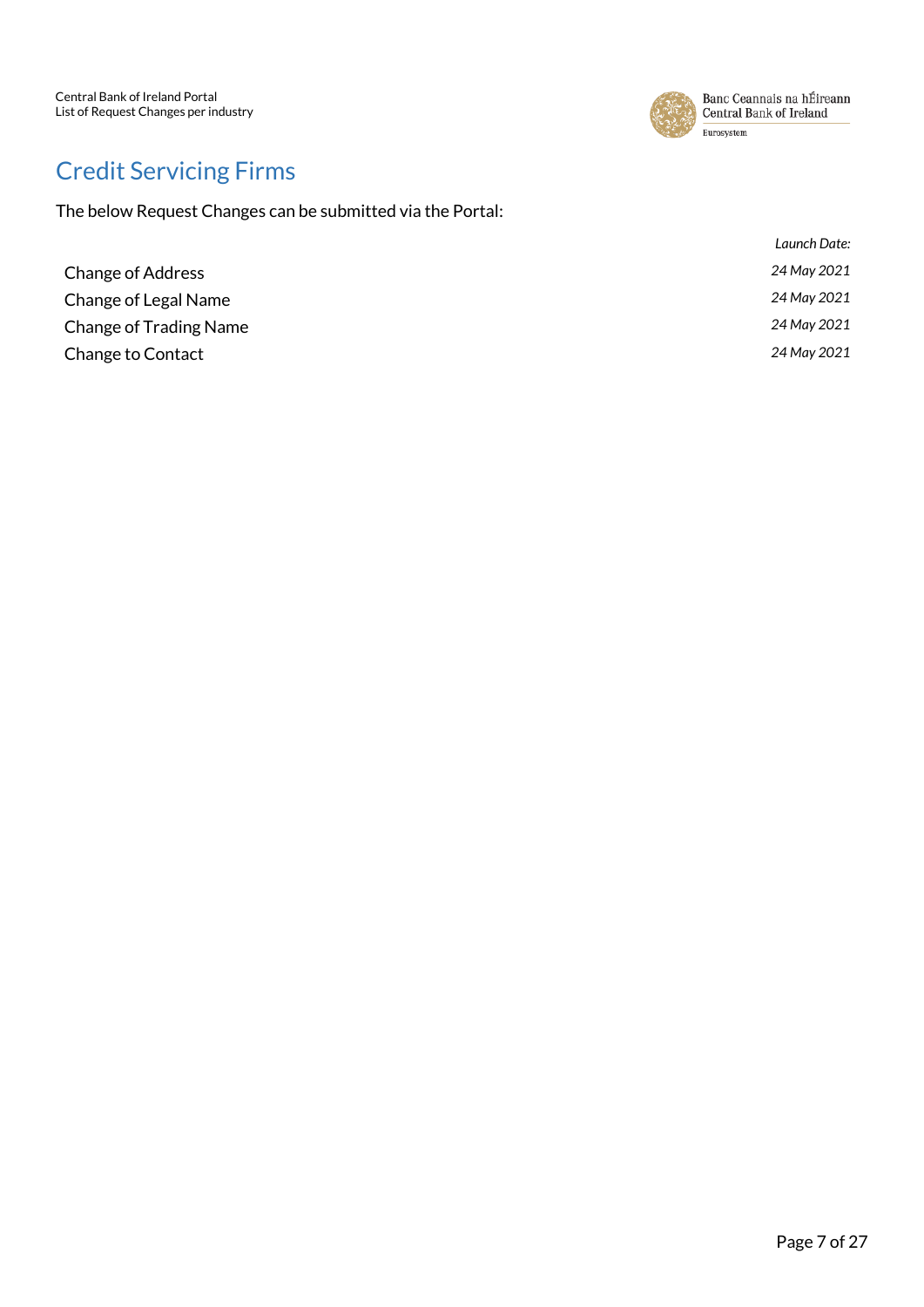

#### <span id="page-7-0"></span>Credit Unions

The below Request Changes can be submitted via the Portal for Credit Unions:

|                                                                                   | Launch Date: |
|-----------------------------------------------------------------------------------|--------------|
| 15% Combined Concentration Limit for House and Business Loans                     | 12 Apr 2021  |
| Amendment of the Credit Union Common Bond                                         | 12 Apr 2021  |
| Application to Increase Savings in excess of €100,000                             | 12 Apr 2021  |
| <b>Change of Address</b>                                                          | 12 Apr 2021  |
| <b>Change of Auditor</b>                                                          | 12 Apr 2021  |
| Change of Legal Name                                                              | 12 Apr 2021  |
| <b>Change of Registered Office Address</b>                                        | 12 Apr 2021  |
| Change to Contact                                                                 | 12 Apr 2021  |
| Member Personal Current Account Service (MPCAS)                                   | 12 Apr 2021  |
| Notification of the 10% Combined Concentration Limit for House and Business Loans | 12 Apr 2021  |
| <b>Other Rule Amendment Changes</b>                                               | 12 Apr 2021  |
| Other Section 48 Applications for Approval                                        | 12 Apr 2021  |

If you are also authorised as an Investment Business Firm and/or Insurance Intermediary, you may also see the following Request Changes:

|                         | Launch Date: |
|-------------------------|--------------|
| <b>Replacement Cert</b> | 12 Apr 2021  |
| Person Responsible IDR  | 12 Apr 2021  |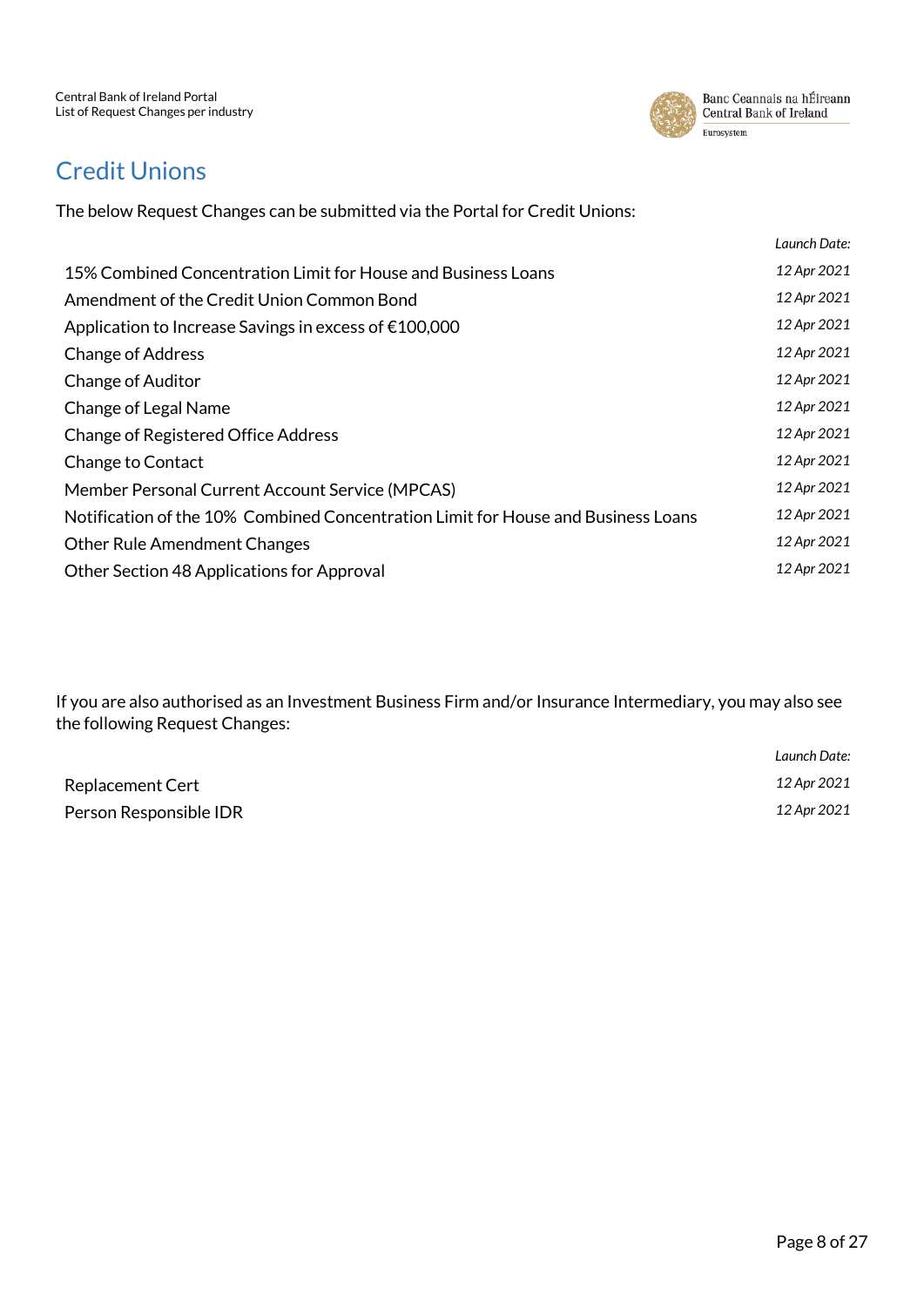

# <span id="page-8-0"></span>Data Reporting Service Providers

|                               | Launch Date: |
|-------------------------------|--------------|
| Change of Accounting Date     | TBC          |
| <b>Change of Address</b>      | TBC          |
| <b>Change of Auditor</b>      | <b>TBC</b>   |
| Change of Legal Name          | <b>TBC</b>   |
| <b>Change of Trading Name</b> | TBC          |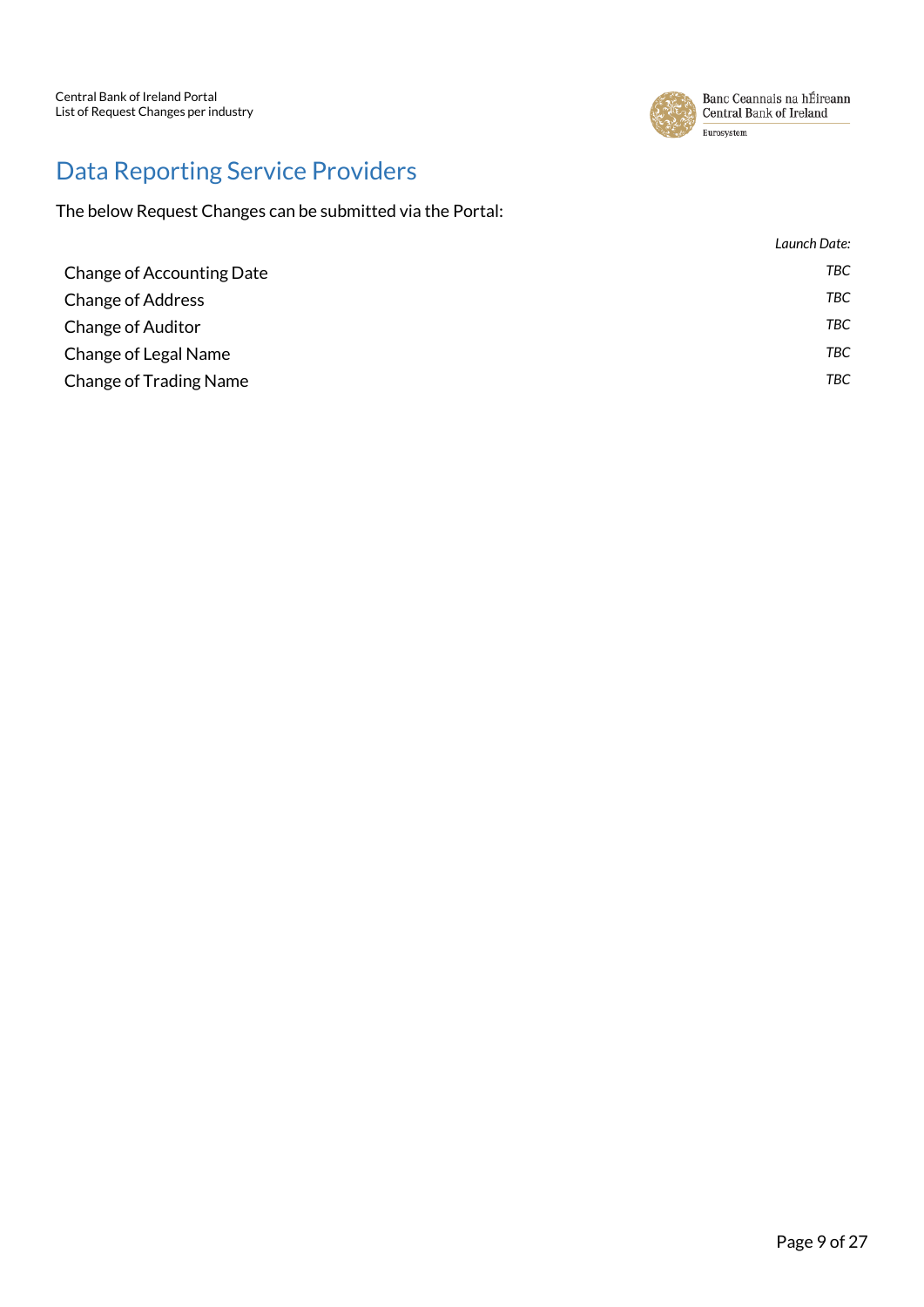

## <span id="page-9-0"></span>Debt Management Companies

|                               | Launch Date: |
|-------------------------------|--------------|
| Change of Accounting Date     | 24 May 2021  |
| <b>Change of Address</b>      | 24 May 2021  |
| Change of Legal Name          | 24 May 2021  |
| <b>Change of Trading Name</b> | 24 May 2021  |
| Change to Contact             | 24 May 2021  |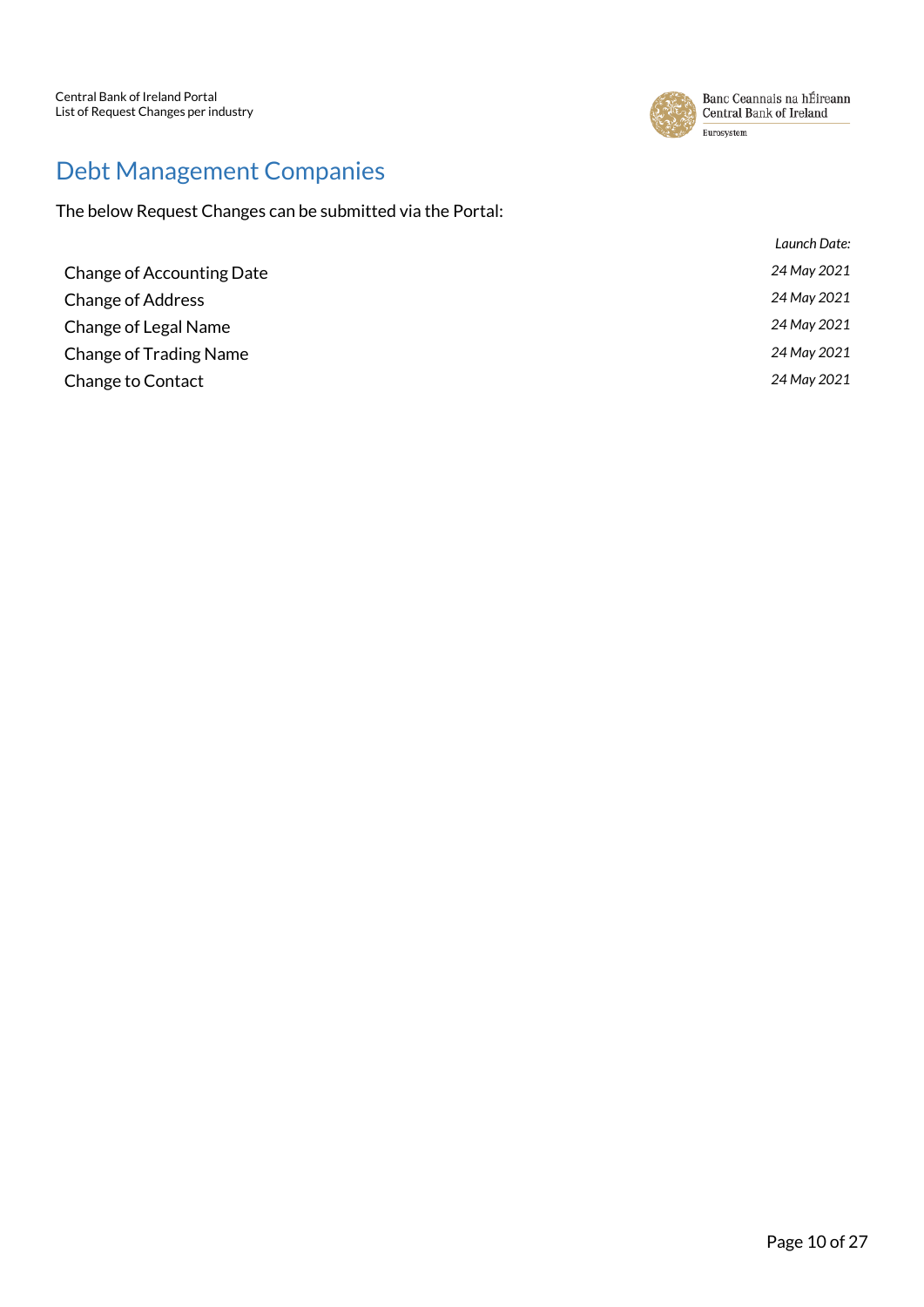

# <span id="page-10-0"></span>Electronic Money Institutions

| Launch Date: |
|--------------|
| 24 May 2021  |
| 24 May 2021  |
| 24 May 2021  |
| 24 May 2021  |
| 24 May 2021  |
| 24 May 2021  |
|              |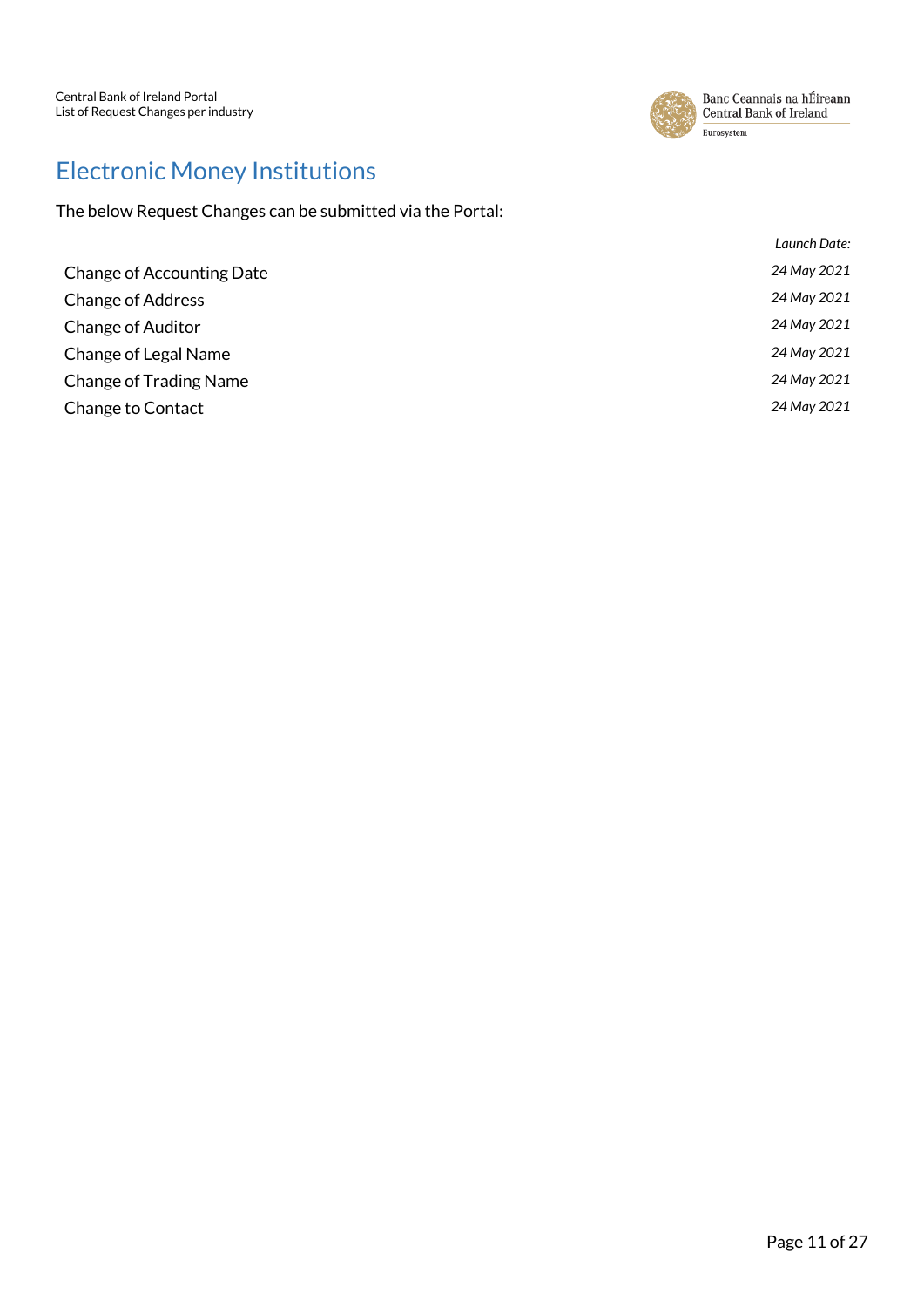

## <span id="page-11-0"></span>Excluded Service Providers

|                               | Launch Date: |
|-------------------------------|--------------|
| <b>Change of Address</b>      | 24 May 2021  |
| Change of Legal Name          | 24 May 2021  |
| <b>Change of Trading Name</b> | 24 May 2021  |
| <b>Change to Contact</b>      | 24 May 2021  |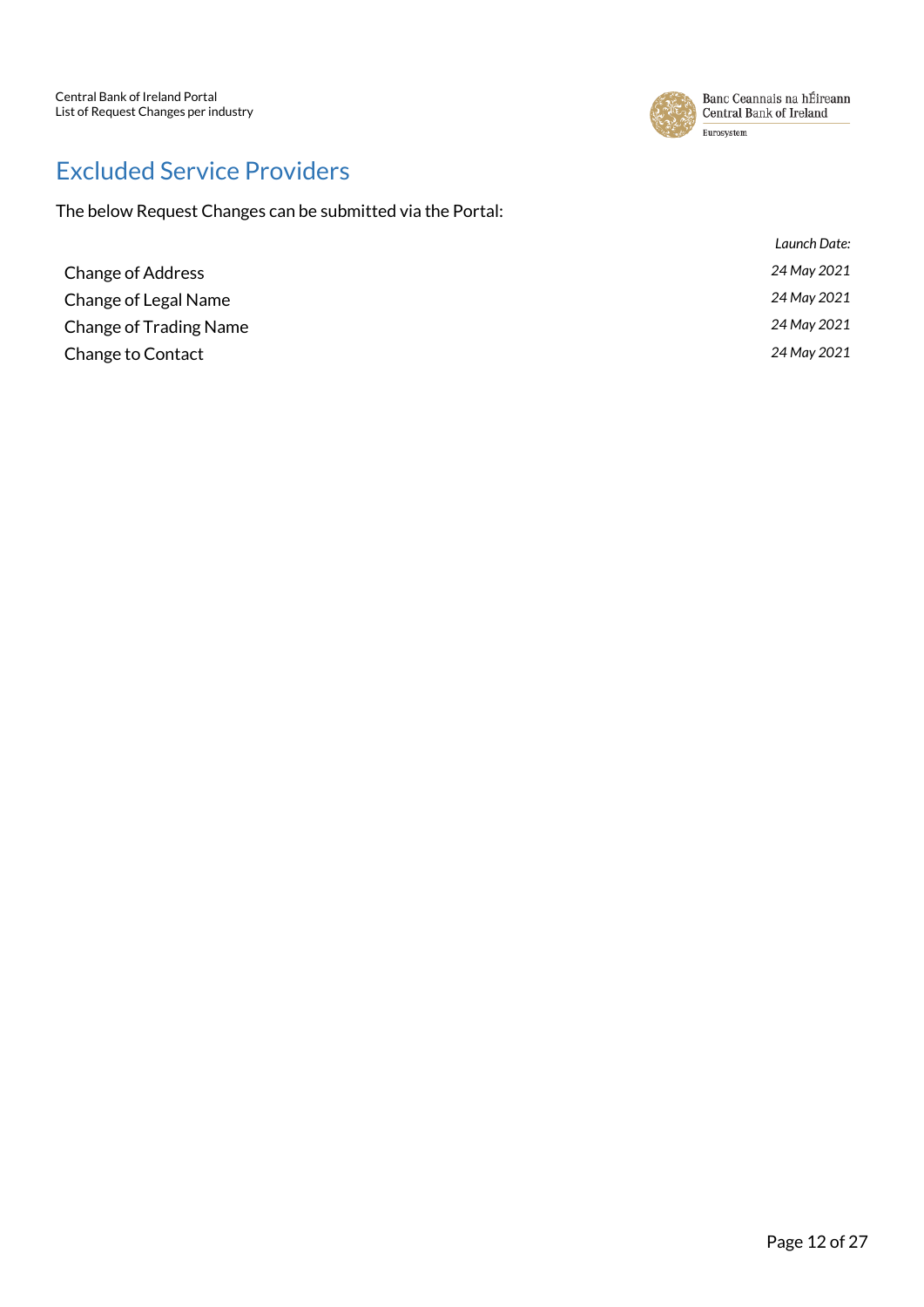

## <span id="page-12-0"></span>Fund Service Providers

|                                  | Launch Date: |
|----------------------------------|--------------|
| <b>Capital Contributions</b>     | 25 Mar 2021  |
| <b>Change of Accounting Date</b> | 25 Mar 2021  |
| <b>Change of Address</b>         | 25 Mar 2021  |
| <b>Change of Auditor</b>         | 25 Mar 2021  |
| Change of Legal Name             | 25 Mar 2021  |
| <b>Change of Trading Name</b>    | 25 Mar 2021  |
| Change to Contact                | 25 Mar 2021  |
|                                  |              |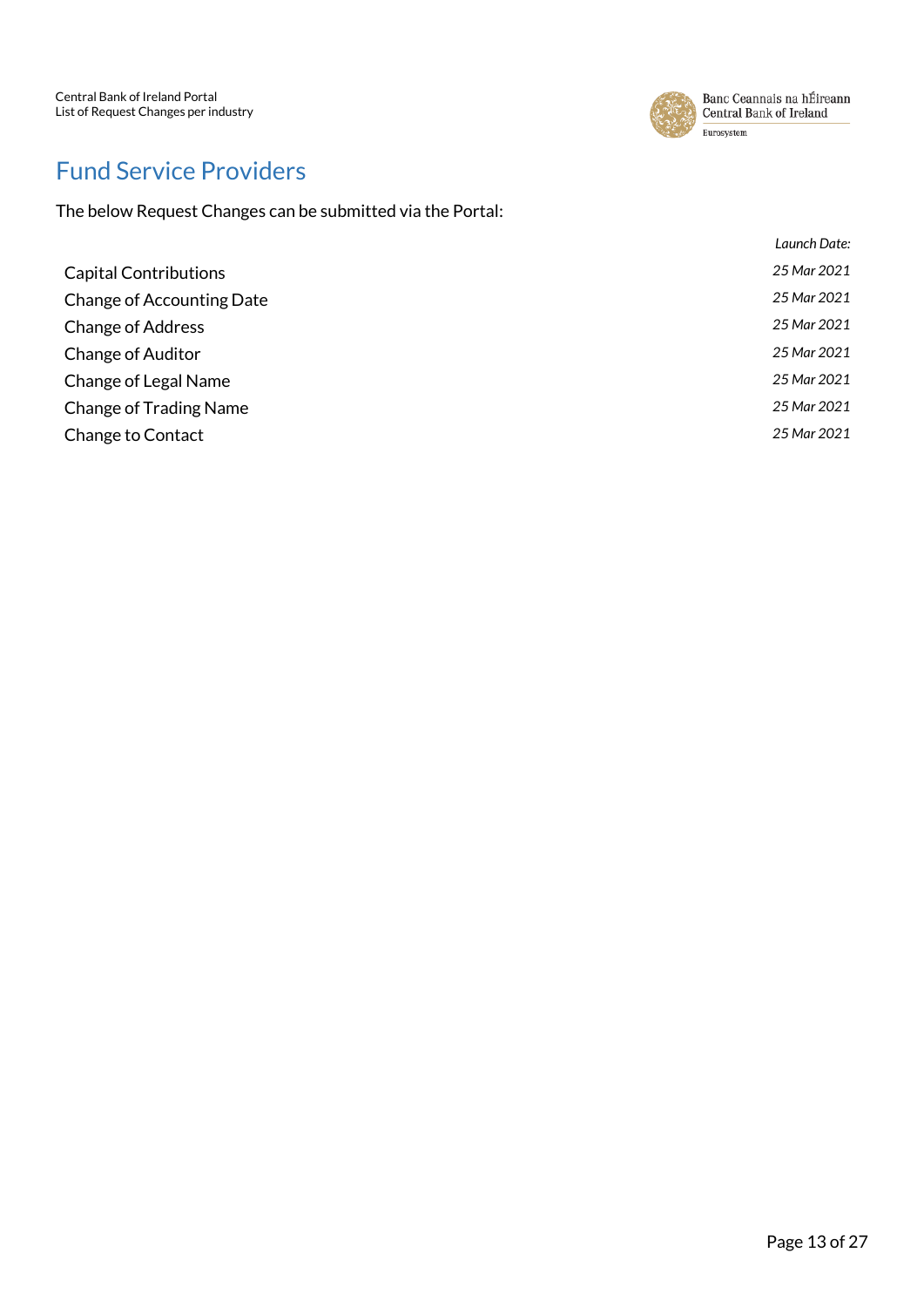

#### <span id="page-13-0"></span>Home Reversion Firms

|                               | Launch Date: |
|-------------------------------|--------------|
| <b>Change of Address</b>      | 24 May 2021  |
| Change of Legal Name          | 24 May 2021  |
| <b>Change of Trading Name</b> | 24 May 2021  |
| Change to Contact             | 24 May 2021  |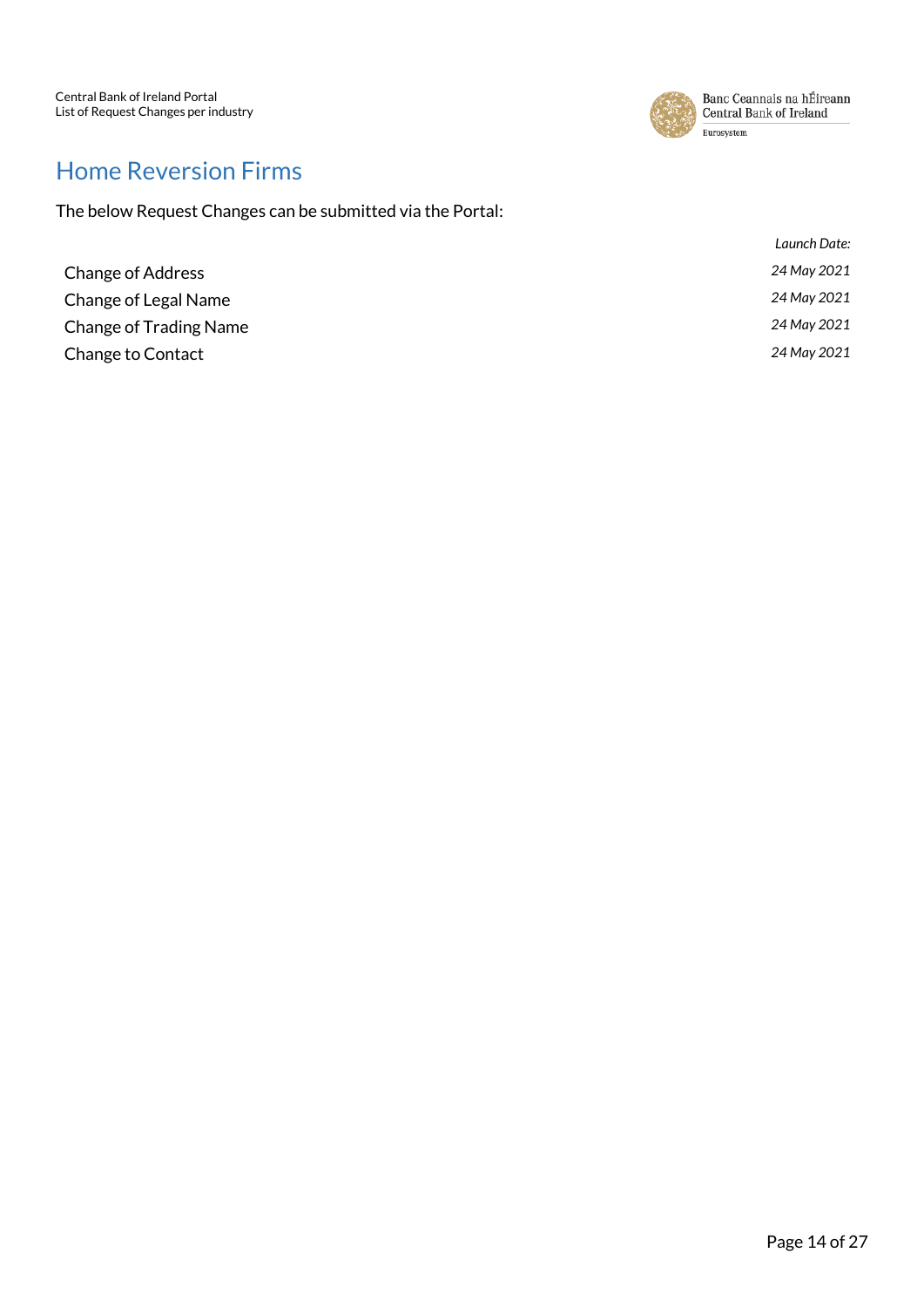

#### <span id="page-14-0"></span>Insurance Intermediaries

|                               | Launch Date: |
|-------------------------------|--------------|
| Change of Accounting Date     | 24 May 2021  |
| <b>Change of Address</b>      | 24 May 2021  |
| Change of Insurance Type      | 24 May 2021  |
| Change of Legal Name          | 24 May 2021  |
| <b>Change of Trading Name</b> | 24 May 2021  |
| Change to Contact             | 24 May 2021  |
| Person Responsible IDR        | 24 May 2021  |
| <b>Replacement Cert</b>       | 24 May 2021  |
|                               |              |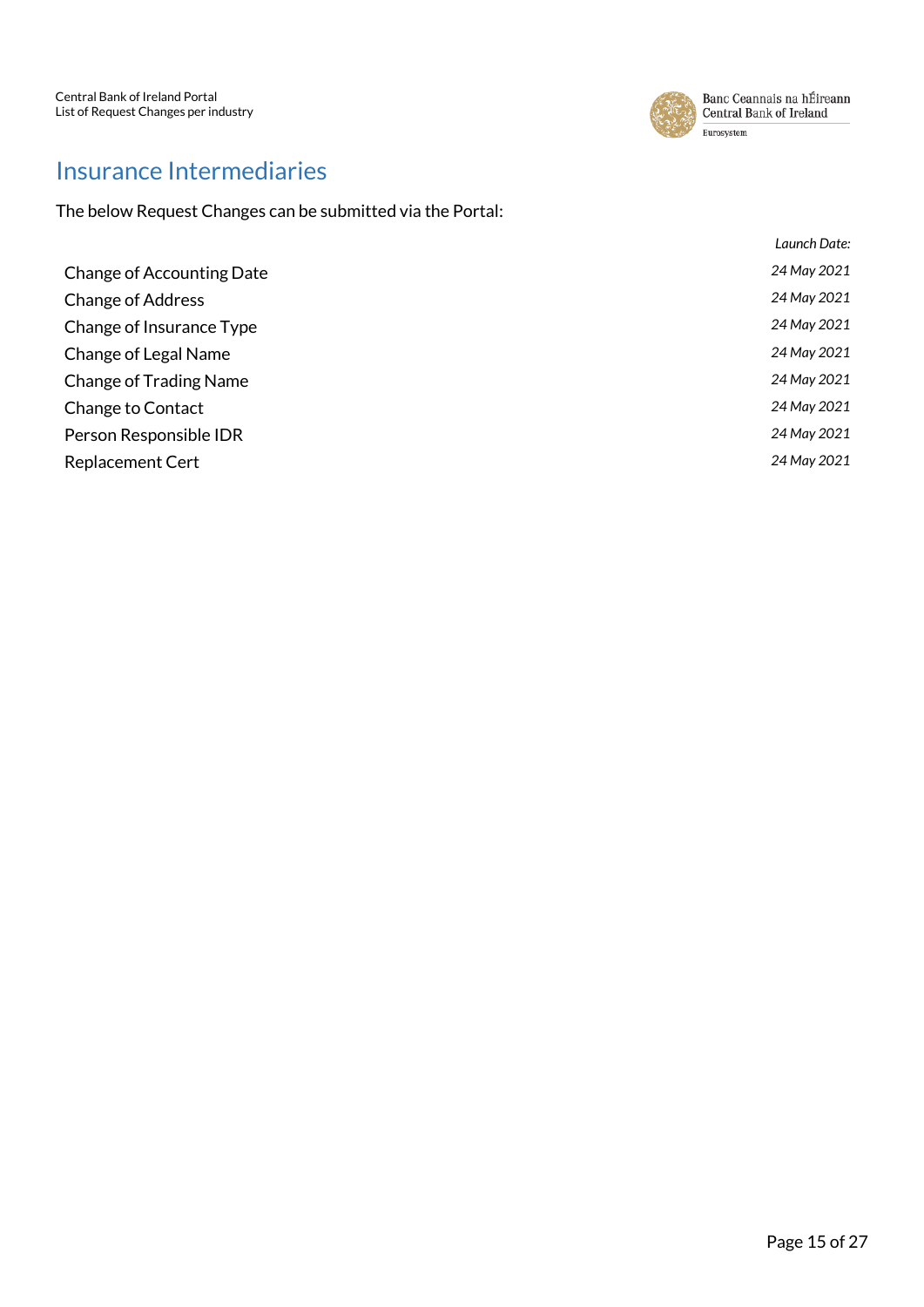

#### <span id="page-15-0"></span>Insurance Undertakings

The below Request Changes can be submitted via the Portal for Insurance Undertakings:

|                                                      | Launch Date: |
|------------------------------------------------------|--------------|
| <b>Acquiring Transaction Notifications</b>           | 27 Jan 2021  |
| Approval of Ancillary Own Funds                      | 27 Jan 2021  |
| Approval of Basic Own Funds                          | 27 Jan 2021  |
| <b>Branch Application submissions</b>                | 27 Jan 2021  |
| <b>Change of Accounting Date</b>                     | 7 Sep 2020   |
| <b>Change of Address</b>                             | 7 Sep 2020   |
| Change of Auditor                                    | 7 Sep 2020   |
| <b>Change of Business Plan</b>                       | 27 Jan 2021  |
| Change of Legal Advisor                              | 7 Sep 2020   |
| Change of Legal Name                                 | 7 Sep 2020   |
| <b>Change to Contact</b>                             | 7 Sep 2020   |
| Derogation from Corp. Gov. Requirements              | 27 Jan 2021  |
| Derogation from Domestic Actuarial Regime            | 27 Jan 2021  |
| <b>Extension of Insurance Classes</b>                | 7 Sep 2020   |
| Approval of Matching Adjustment                      | 27 Jan 2021  |
| Portfolio Transfer                                   | 27 Jan 2021  |
| Revocation of Insurance Authorisation                | 27 Jan 2021  |
| <b>SCR Calculation - Internal Model Full</b>         | 27 Jan 2021  |
| <b>SCR Calculation - Internal Model Partial</b>      | 27 Jan 2021  |
| <b>Approval of Transitional Risk Free Rates</b>      | 27 Jan 2021  |
| <b>Approval of Transitional Technical Provisions</b> | 27 Jan 2021  |
| <b>Approval of Undertaking Specific Parameters</b>   | 27 Jan 2021  |
| Approval of Volatility Adjustment                    | 27 Jan 2021  |
| Waiver - Group ORSA                                  | 27 Jan 2021  |
| <b>Waiver - Group SFCR</b>                           | 27 Jan 2021  |
| <b>Waiver SFCR</b>                                   | 27 Jan 2021  |
|                                                      |              |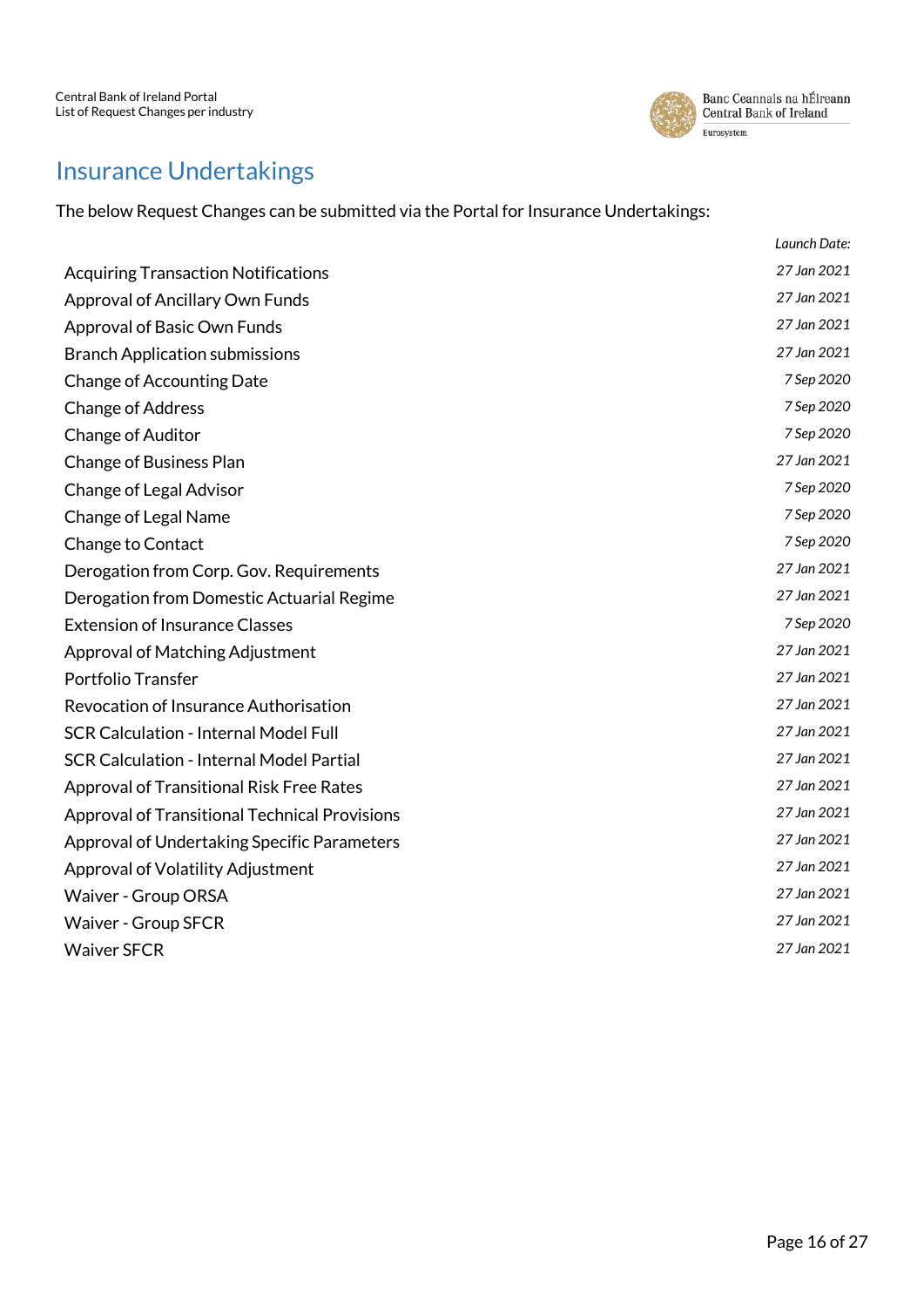

#### <span id="page-16-0"></span>Investment Business Firms

|                                                          | Launch Date: |
|----------------------------------------------------------|--------------|
| Capital Contributions (Section 10 Investment Firms only) | 24 May 2021  |
| Change of Accounting Date                                | 24 May 2021  |
| <b>Change of Address</b>                                 | 24 May 2021  |
| <b>Change of Auditor</b>                                 | 24 May 2021  |
| Change of Investment Instrument/Services                 | 24 May 2021  |
| Change of Legal Advisor                                  | 24 May 2021  |
| Change of Legal Name                                     | 24 May 2021  |
| <b>Change of Trading Name</b>                            | 24 May 2021  |
| <b>Change to Contact</b>                                 | 24 May 2021  |
| <b>Replacement Cert</b>                                  | 24 May 2021  |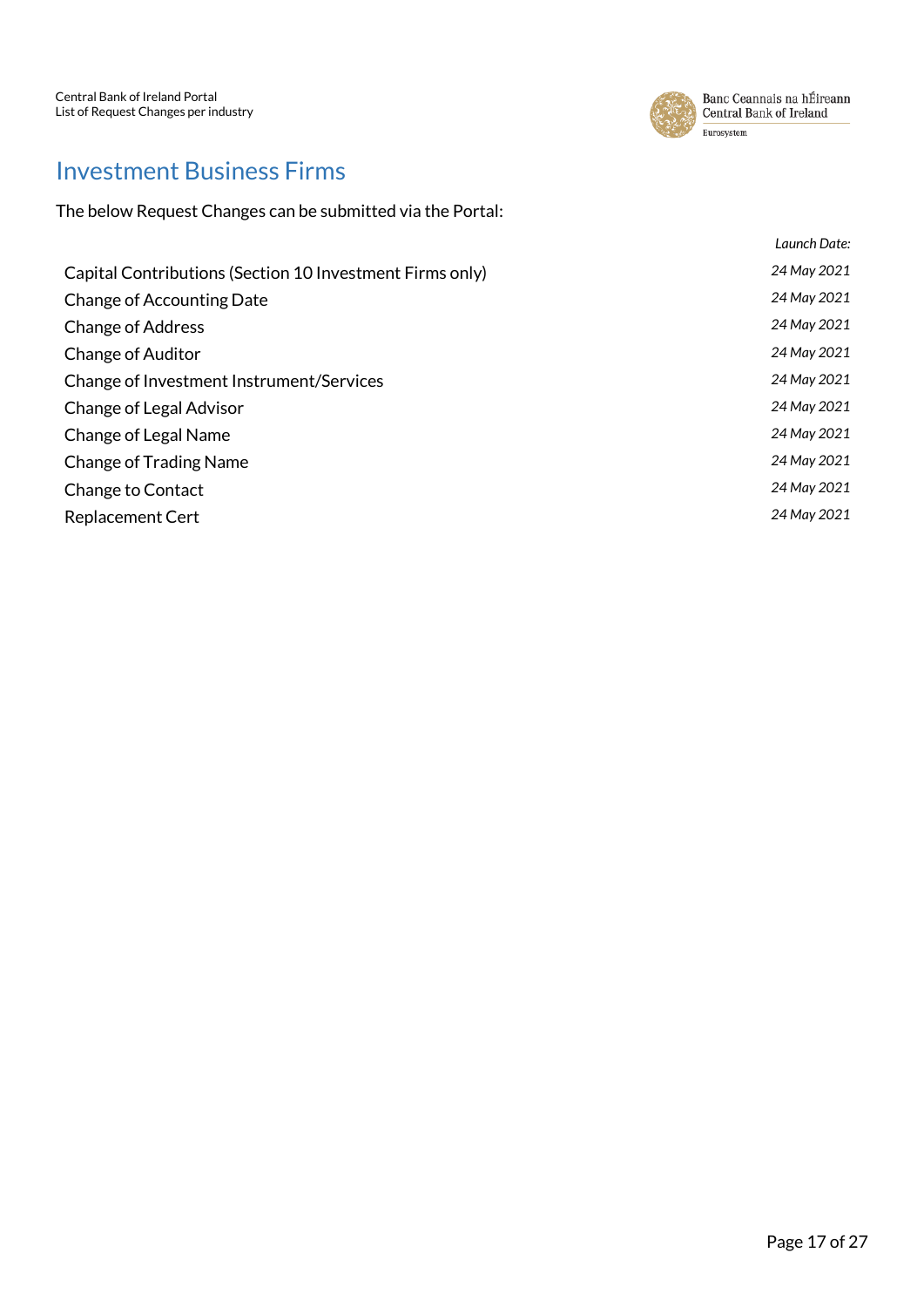

## <span id="page-17-0"></span>Irish Authorised Funds

The below Request Changes can be submitted via the Portal for Irish Authorised Funds:

|                                                                                   | Launch Date: |
|-----------------------------------------------------------------------------------|--------------|
| <b>Attestation Request</b>                                                        | 27 Jan 2021  |
| <b>Index Submission</b>                                                           | 27 Jan 2021  |
| <b>IOP Update</b>                                                                 | 27 Jan 2021  |
| MLRO Update                                                                       | 27 Jan 2021  |
| <b>QIAIF COSP</b>                                                                 | 27 Jan 2021  |
| QIAIF/QIF: Prospectus/Supplement/Document amendment - Includes new sub-funds      | 27 Jan 2021  |
| QIAIF/QIF: Prospectus/Supplement/Document amendment - No new sub-funds            | 27 Jan 2021  |
| UCITS / AIF: Constitutional Document Update                                       | 27 Jan 2021  |
| UCITS / AIF: Country Supplement                                                   | 27 Jan 2021  |
| UCITS / AIF: Distribution/Paying Agent/Representative/Trading Agent Agreement     | 27 Jan 2021  |
| UCITS / AIF: Extract and/or Consolidated Prospectus                               | 27 Jan 2021  |
| UCITS / AIF: Investment Manager/Investment Advisor/Administration Agreements      | 27 Jan 2021  |
| <b>UCITS / RIAIF COSP</b>                                                         | 27 Jan 2021  |
| UCITS KIID Update (ad hoc updates outside of the Annual ONR update)               | 27 Jan 2021  |
| <b>UCITS Risk Management Process Update</b>                                       | 27 Jan 2021  |
| UCITS/Retail AIF: Depositary Agreement / Trust Deed / Deed of Constitution Update | 27 Jan 2021  |
| UCITS/Retail AIF: Share Class Update                                              | 27 Jan 2021  |
| UCITS/RIAIF: Prospectus/Supplement review - Includes new sub-funds                | 27 Jan 2021  |
| UCITS/RIAIF: Prospectus/Supplement review - No new sub-funds                      | 27 Jan 2021  |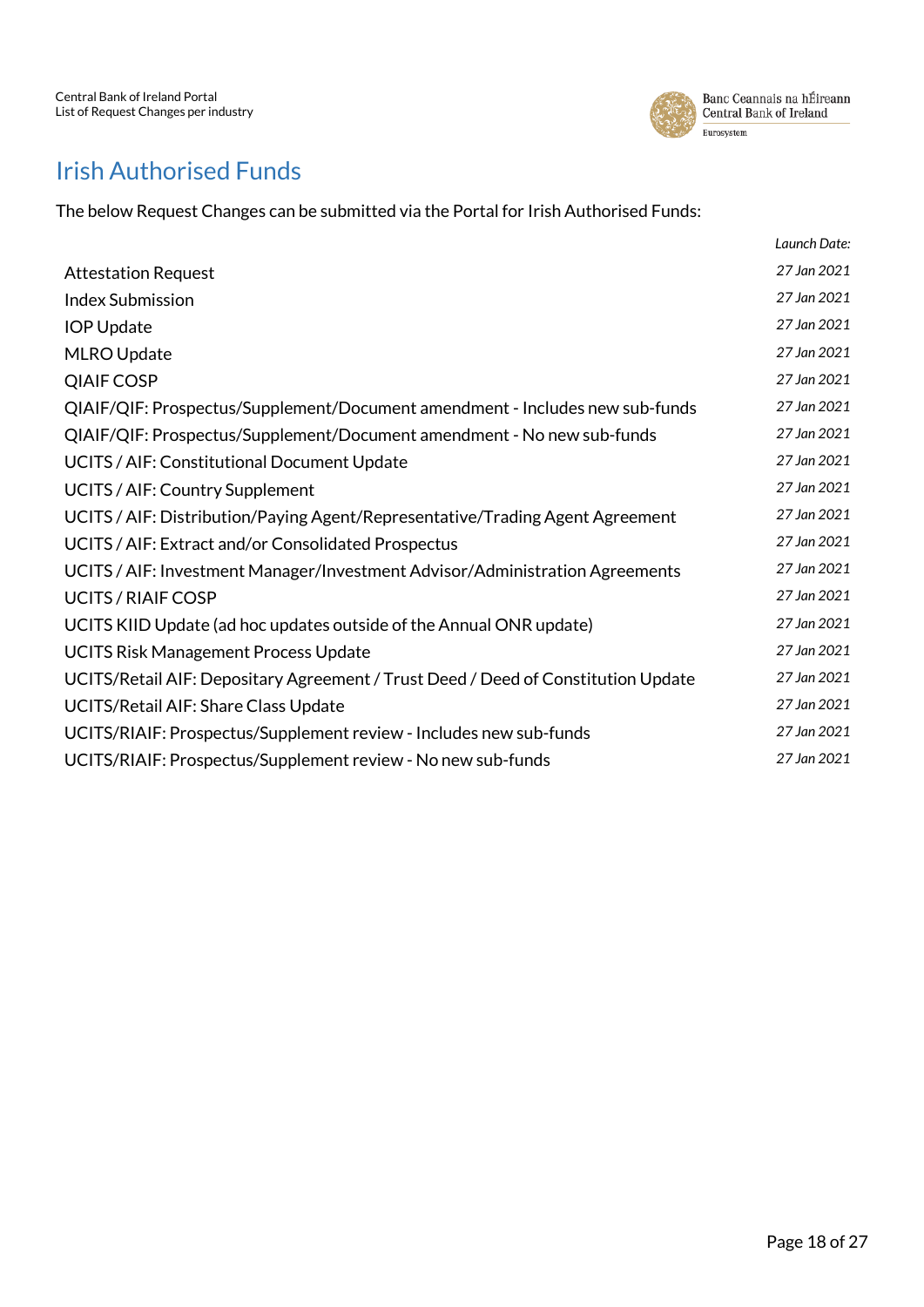

## <span id="page-18-0"></span>Licenced Moneylenders

|                               | Launch Date: |
|-------------------------------|--------------|
| <b>Change of Address</b>      | 24 May 2021  |
| Change of Legal Name          | 24 May 2021  |
| <b>Change of Trading Name</b> | 24 May 2021  |
| <b>Change to Contact</b>      | 24 May 2021  |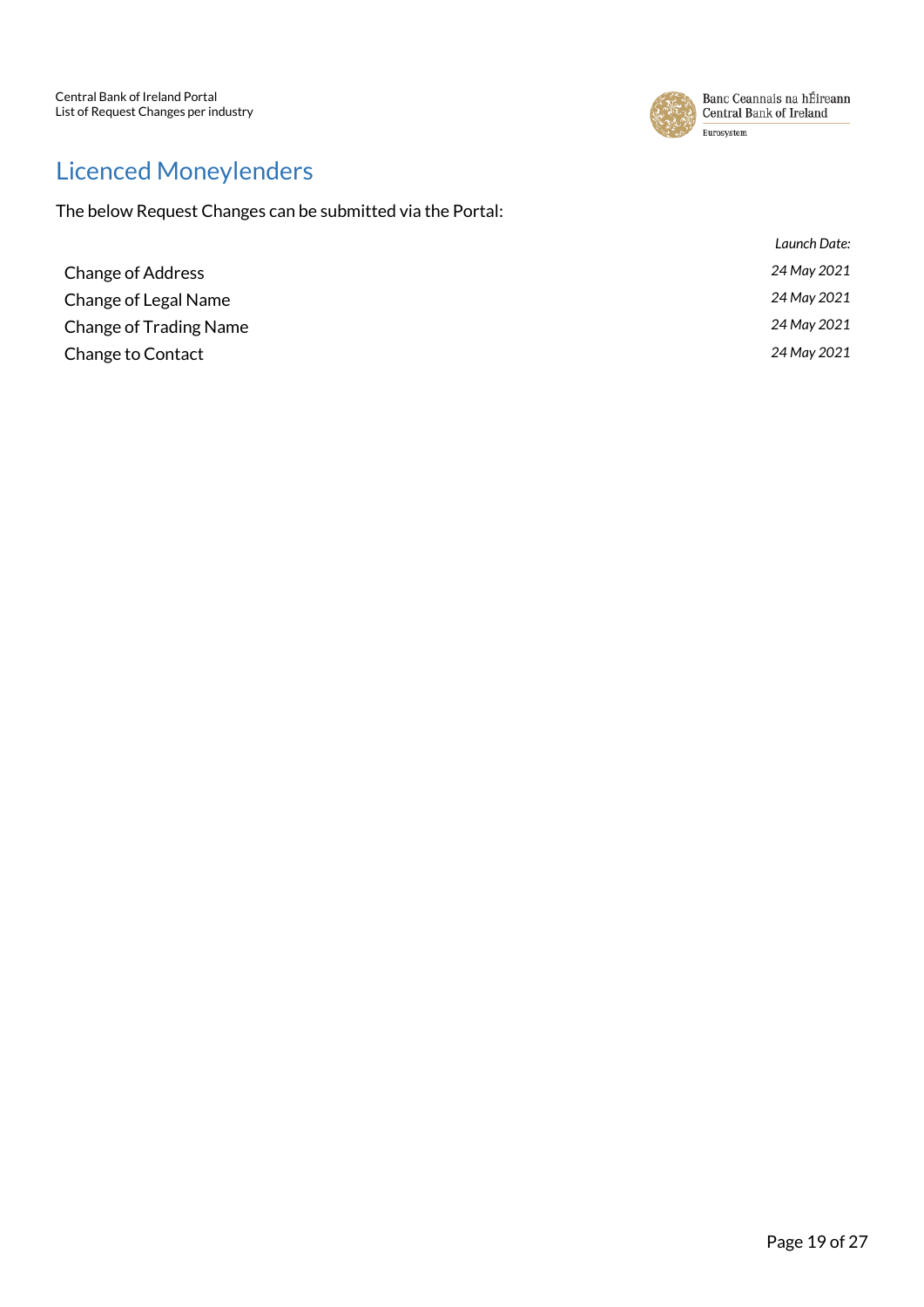Central Bank of Ireland Portal List of Request Changes per industry



Banc Ceannais na hÉireann Central Bank of Ireland Eurosystem

## <span id="page-19-0"></span>Market Operators

|                               | Launch Date: |
|-------------------------------|--------------|
| Change of Accounting Date     | TBC          |
| <b>Change of Address</b>      | TBC          |
| <b>Change of Auditor</b>      | <b>TBC</b>   |
| Change of Legal Name          | <b>TBC</b>   |
| <b>Change of Trading Name</b> | TBC          |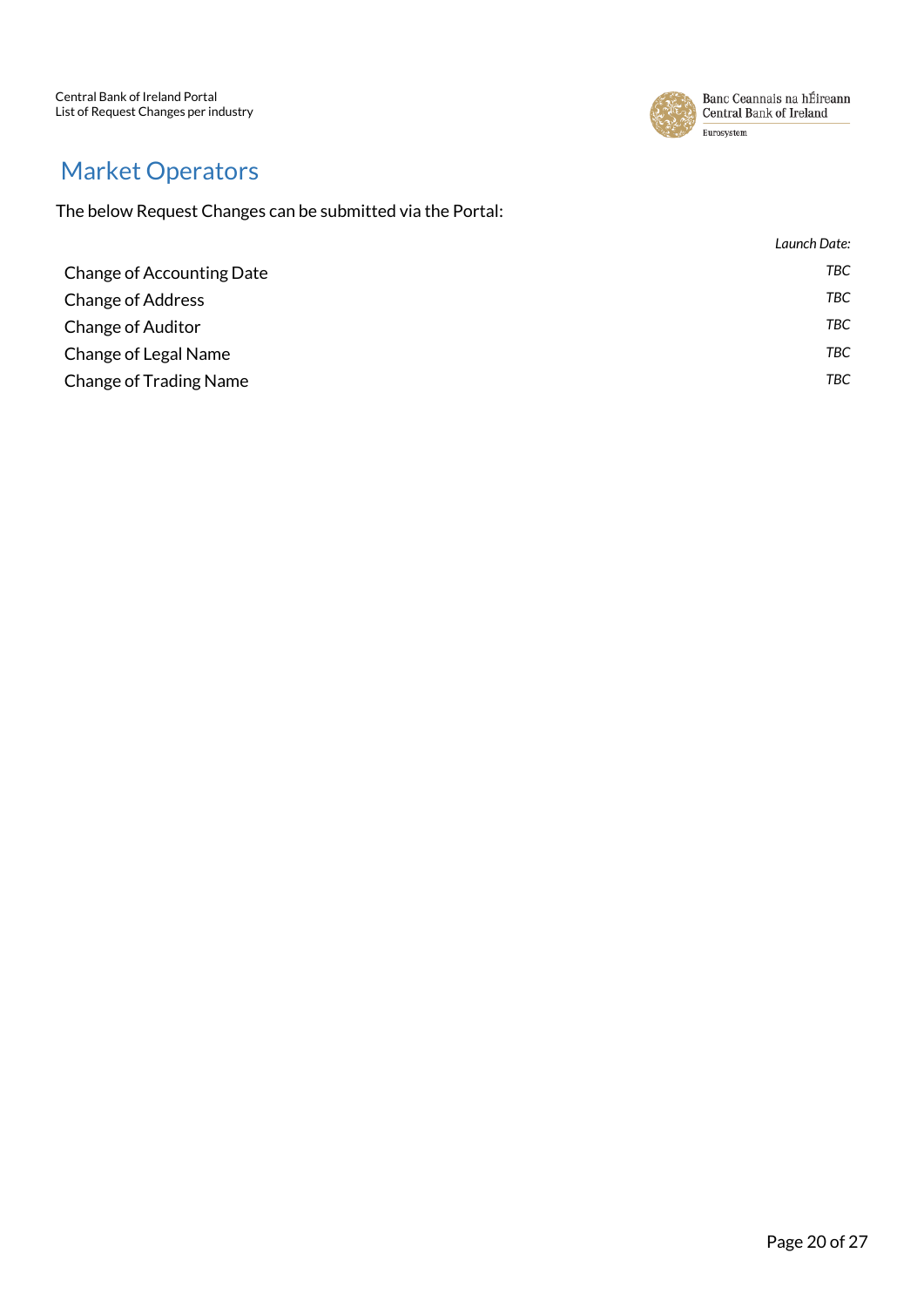

## <span id="page-20-0"></span>MiFID Investment Firms

|                                  | Launch Date: |
|----------------------------------|--------------|
| <b>Capital Contributions</b>     | 25 Mar 2021  |
| <b>Change of Accounting Date</b> | 25 Mar 2021  |
| <b>Change of Address</b>         | 25 Mar 2021  |
| <b>Change of Auditor</b>         | 25 Mar 2021  |
| Change of Legal Name             | 25 Mar 2021  |
| <b>Change of Trading Name</b>    | 25 Mar 2021  |
|                                  |              |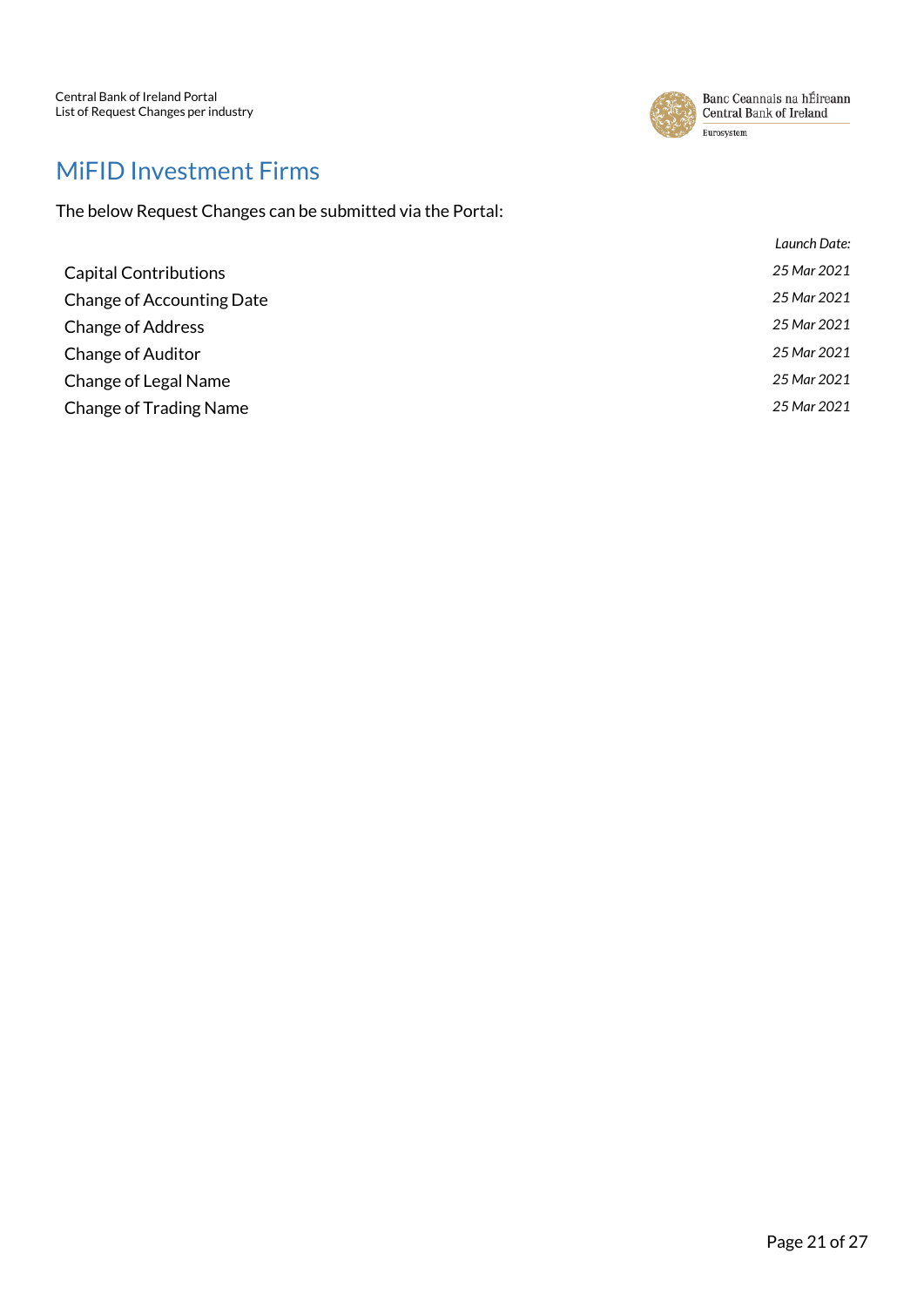

## <span id="page-21-0"></span>MiFID Third Country Investment Firm Branches

|                               | Launch Date: |
|-------------------------------|--------------|
| <b>Change of Address</b>      | TBC          |
| Change of Legal Name          | TBC.         |
| <b>Change of Trading Name</b> | TBC          |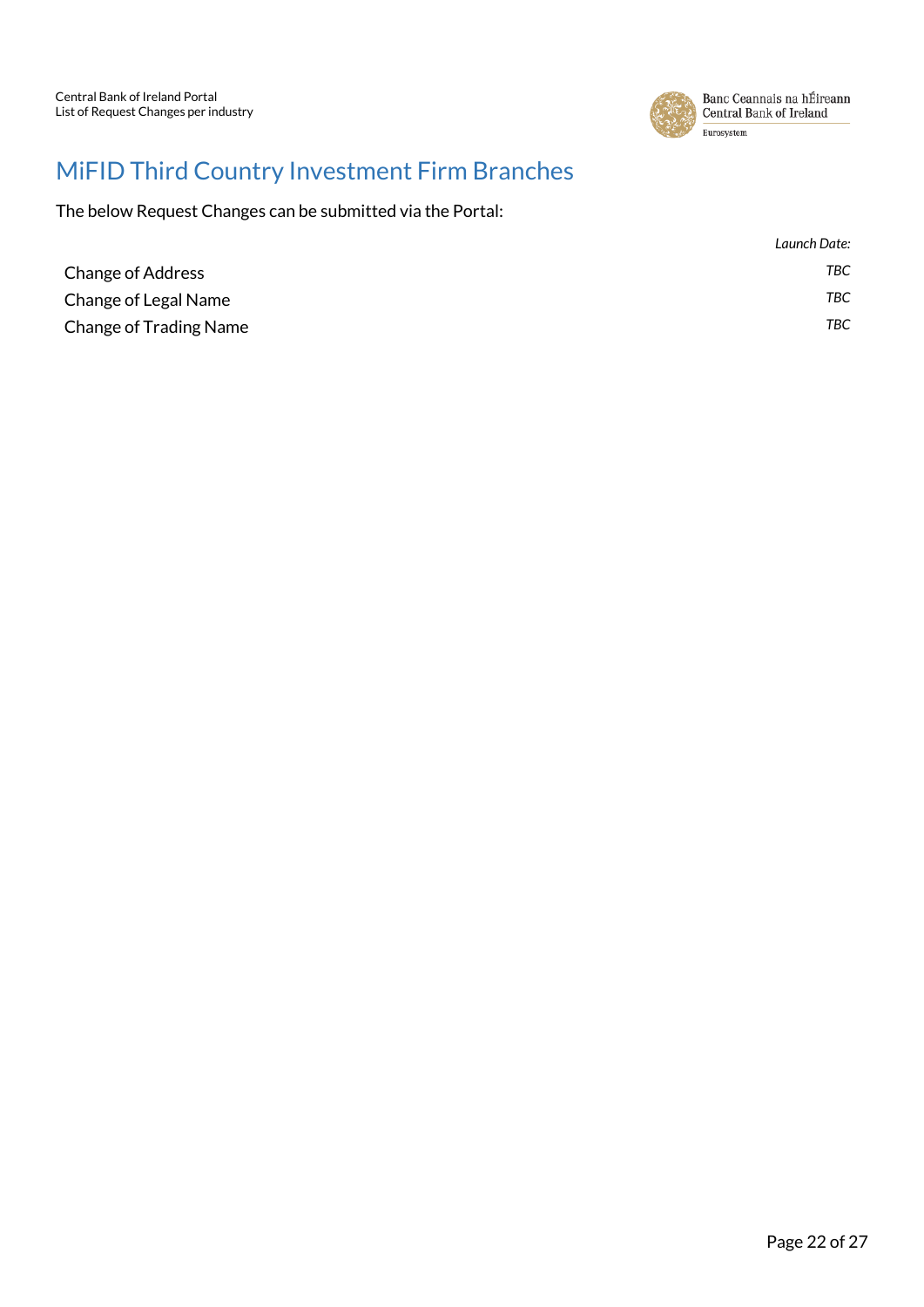

## <span id="page-22-0"></span>Mortgage Intermediaries / Mortgage Credit Intermediaries

|                               | Launch Date: |
|-------------------------------|--------------|
| Change of Accounting Date     | 24 May 2021  |
| <b>Change of Address</b>      | 24 May 2021  |
| Change of Legal Name          | 24 May 2021  |
| <b>Change of Trading Name</b> | 24 May 2021  |
| Change to Contact             | 24 May 2021  |
| Person Responsible CMCAR      | 24 May 2021  |
| <b>Replacement Cert</b>       | 24 May 2021  |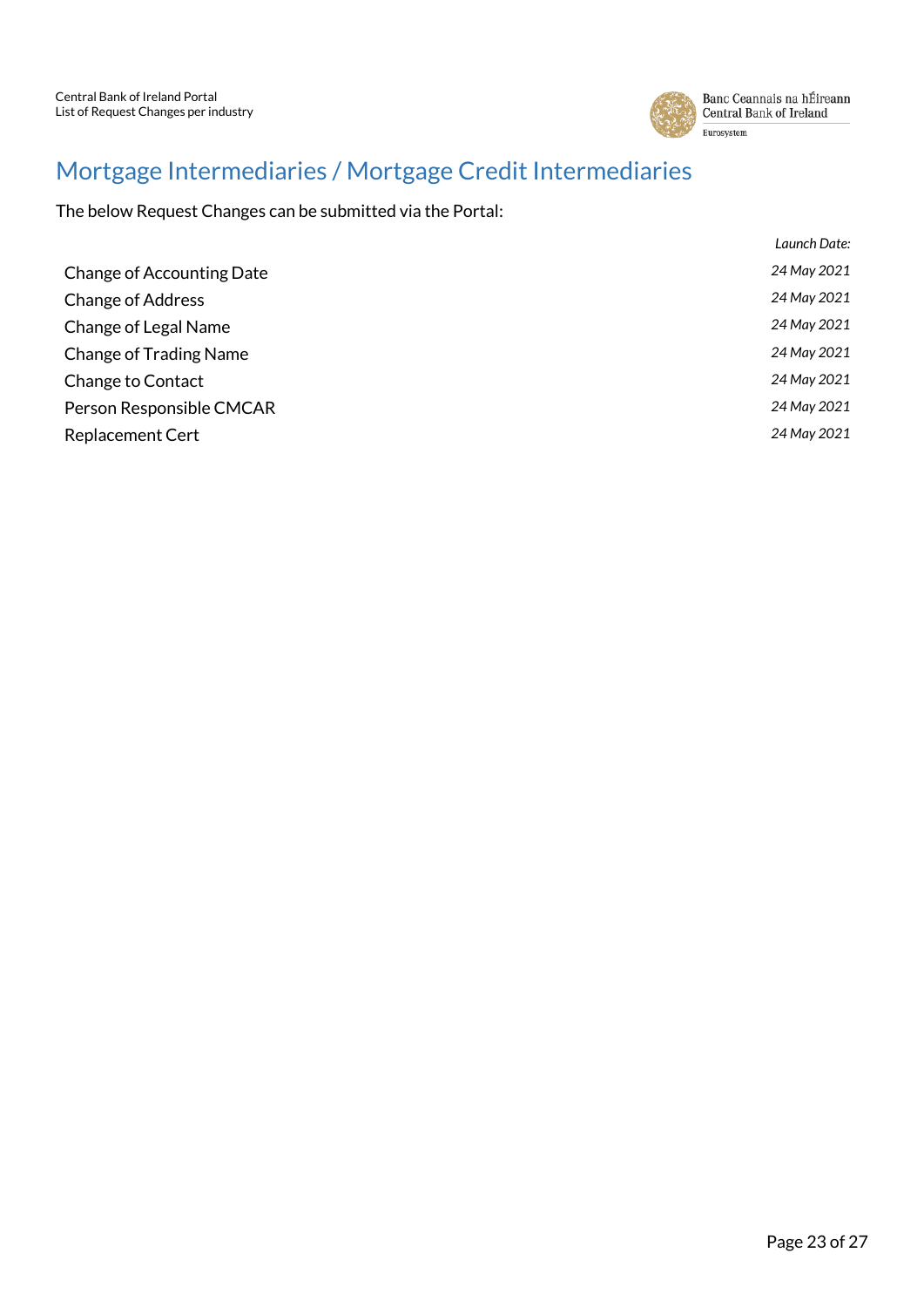

# <span id="page-23-0"></span>Payment Service Providers (PSD2 / AISP)

|                                  | Launch Date: |
|----------------------------------|--------------|
| <b>Change of Accounting Date</b> | 24 May 2021  |
| <b>Change of Address</b>         | 24 May 2021  |
| <b>Change of Auditor</b>         | 24 May 2021  |
| Change of Legal Name             | 24 May 2021  |
| <b>Change of Trading Name</b>    | 24 May 2021  |
| Change to Contact                | 24 May 2021  |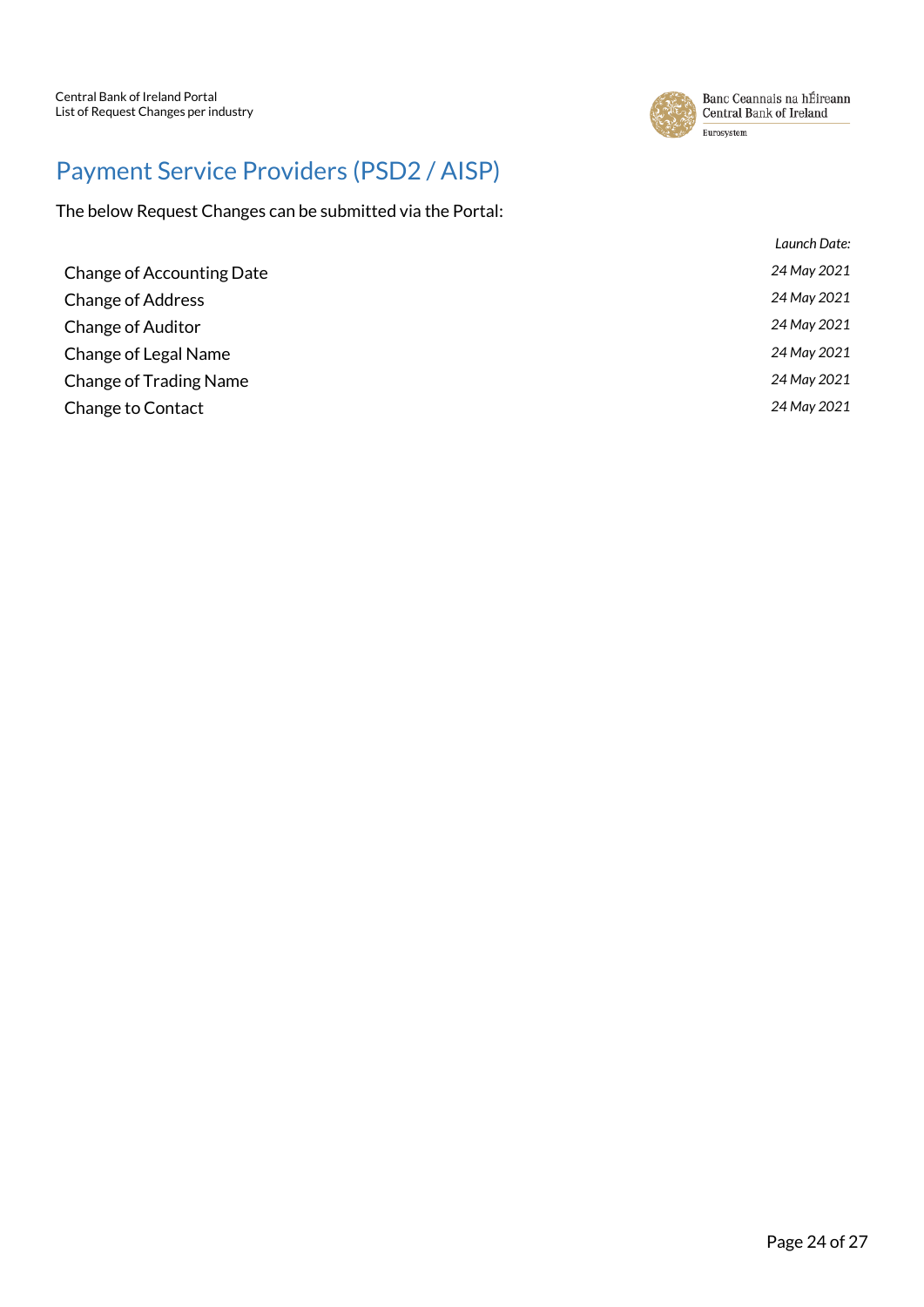Central Bank of Ireland Portal List of Request Changes per industry



Banc Ceannais na hÉireann Central Bank of Ireland Eurosystem

## <span id="page-24-0"></span>Regulated Markets

|                               | Launch Date: |
|-------------------------------|--------------|
| Change of Accounting Date     | TBC          |
| <b>Change of Address</b>      | TBC          |
| <b>Change of Auditor</b>      | <b>TBC</b>   |
| Change of Legal Name          | <b>TBC</b>   |
| <b>Change of Trading Name</b> | TBC          |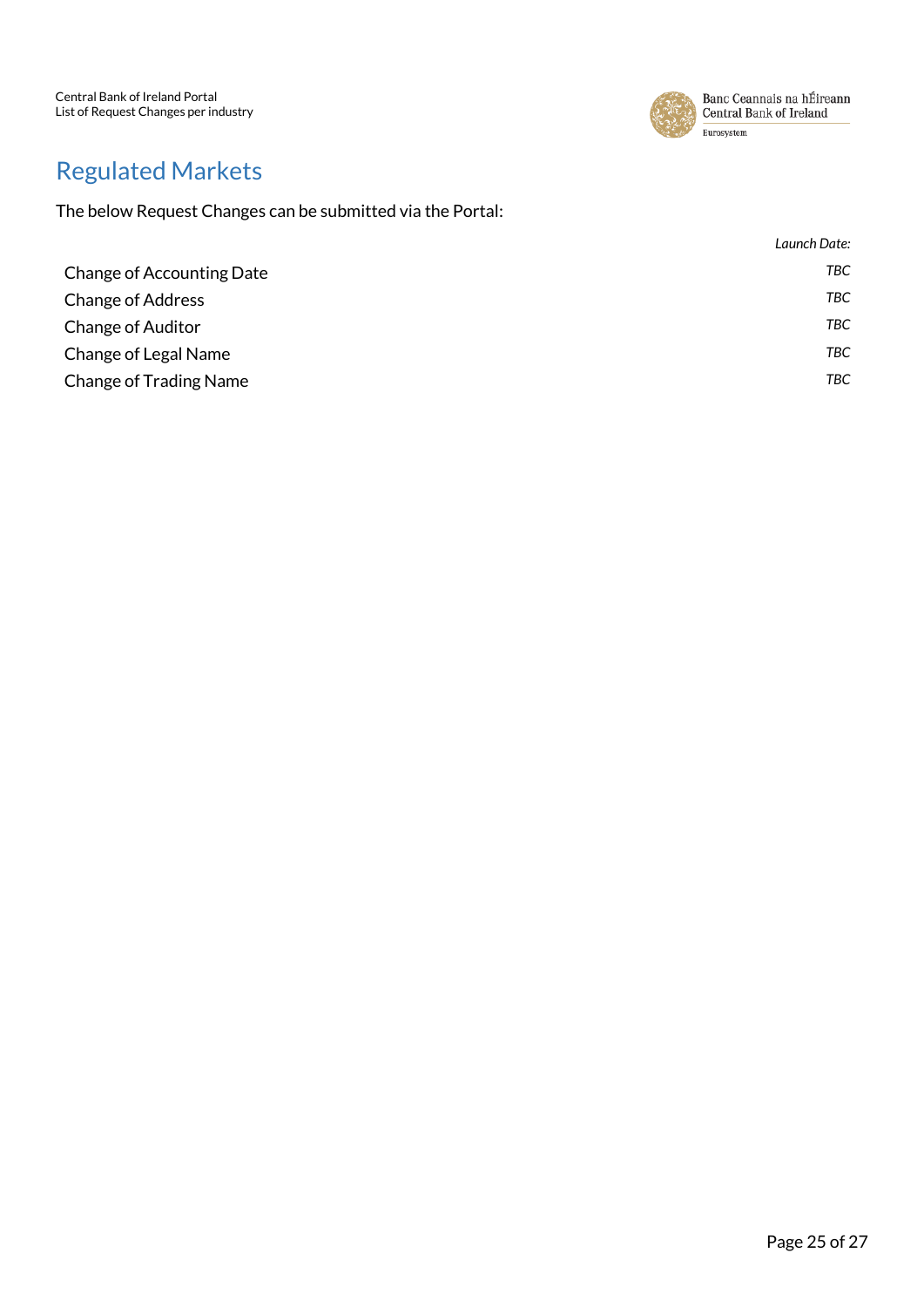Central Bank of Ireland Portal List of Request Changes per industry



Banc Ceannais na hÉireann Central Bank of Ireland Eurosystem

#### <span id="page-25-0"></span>Retail Credit Firms

|                          | Launch Date: |
|--------------------------|--------------|
| <b>Change of Address</b> | 24 May 2021  |
| Change of Legal Name     | 24 May 2021  |
| Change of Trading Name   | 24 May 2021  |
| Change to Contact        | 24 May 2021  |